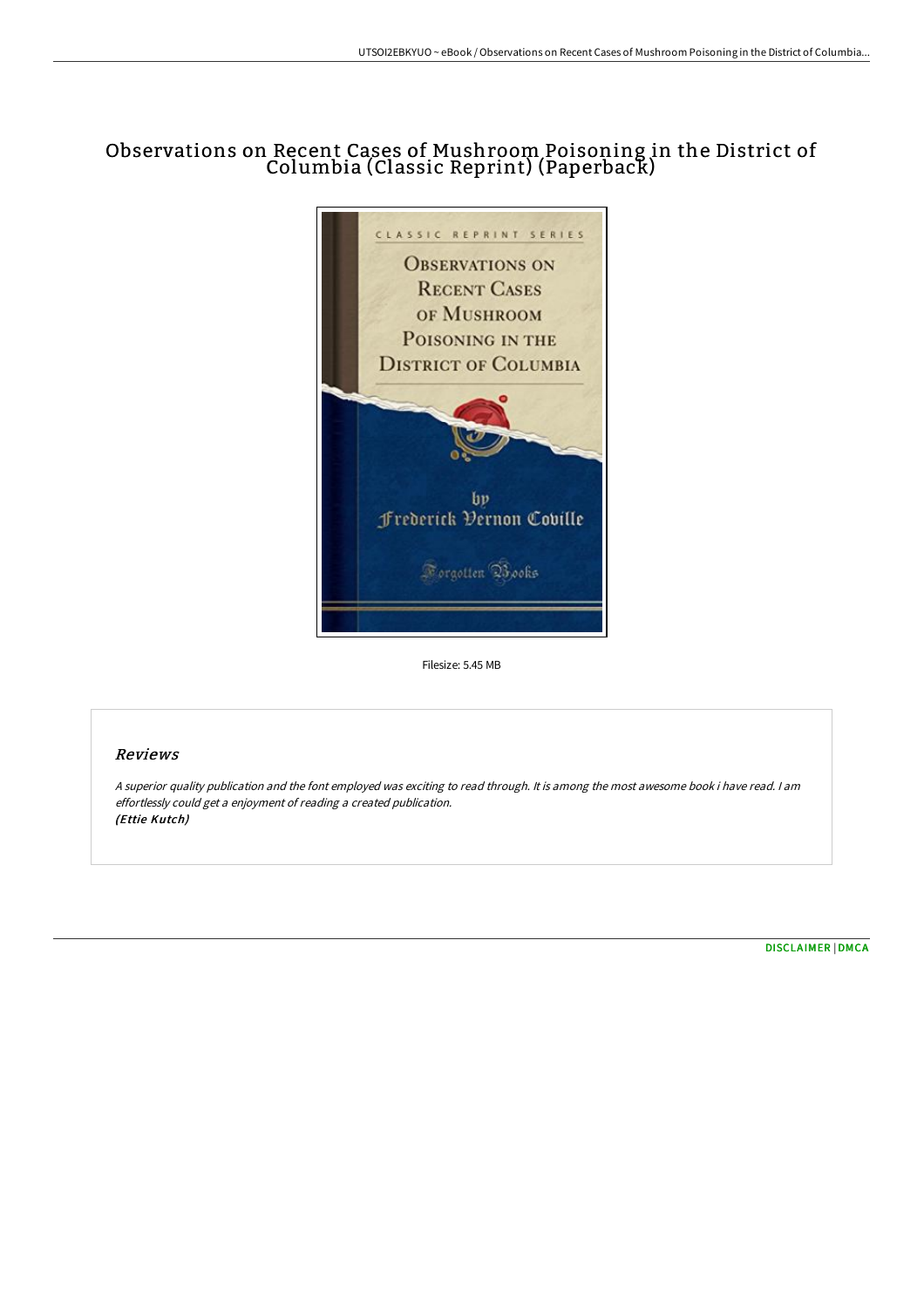## OBSERVATIONS ON RECENT CASES OF MUSHROOM POISONING IN THE DISTRICT OF COLUMBIA (CLASSIC REPRINT) (PAPERBACK)

![](_page_1_Picture_2.jpeg)

To get Observations on Recent Cases of Mushroom Poisoning in the District of Columbia (Classic Reprint) (Paperback) PDF, remember to click the hyperlink beneath and download the document or gain access to other information which are relevant to OBSERVATIONS ON RECENT CASES OF MUSHROOM POISONING IN THE DISTRICT OF COLUMBIA (CLASSIC REPRINT) (PAPERBACK) book.

Forgotten Books, 2017. Paperback. Condition: New. Language: English . Brand New Book \*\*\*\*\* Print on Demand \*\*\*\*\*. Excerpt from Observations on Recent Cases of Mushroom Poisoning in the District of Columbia Fig. 1 represents the common mushroom. The second specimen from the left is a young one, not yet expanded, commonly called a button. The specimen at the extreme left is a somewhat larger button viewed from the top, showing the slightly checked surface that some times occurs ih this species. Typically in fresh specimens the sur face is white, but various shades of light brown, either plain or checked, are Often found. The specimen at the right is slightly expanded and, like the largest fully expanded Specimen at its left, shows the gills on the lower surface of the cap. These gills in a newly expanded mushroom fresh from the field are of a beautiful and delicate pale pink color, Often with a tinge Of salmon. As in all the gill-bearing fungi mentioned in this paper, the gills end toward the center with an abrupt upward curve without being attached to the stem as in some other kinds Of mushrooms. As they grow Older, especially after they are picked, the gills turn in a few hours to a light brown and finally to a dark chestnut-brown. About the Publisher Forgotten Books publishes hundreds of thousands of rare and classic books. Find more at This book is a reproduction of an important historical work. Forgotten Books uses state-of-the-art technology to digitally reconstruct the work, preserving the original format whilst repairing imperfections present in the aged copy. In rare cases, an imperfection in the original, such as a blemish or missing page, may be replicated in our edition. We do, however, repair the vast majority of imperfections successfully; any imperfections that...

 $\mathbb{R}$ Read Observations on Recent Cases of Mushroom Poisoning in the District of Columbia (Classic Reprint) [\(Paperback\)](http://www.bookdirs.com/observations-on-recent-cases-of-mushroom-poisoni.html) Online

Download PDF Obser vations on Recent Cases of Mushroom Poisoning in the District of Columbia (Classic Reprint) [\(Paperback\)](http://www.bookdirs.com/observations-on-recent-cases-of-mushroom-poisoni.html)